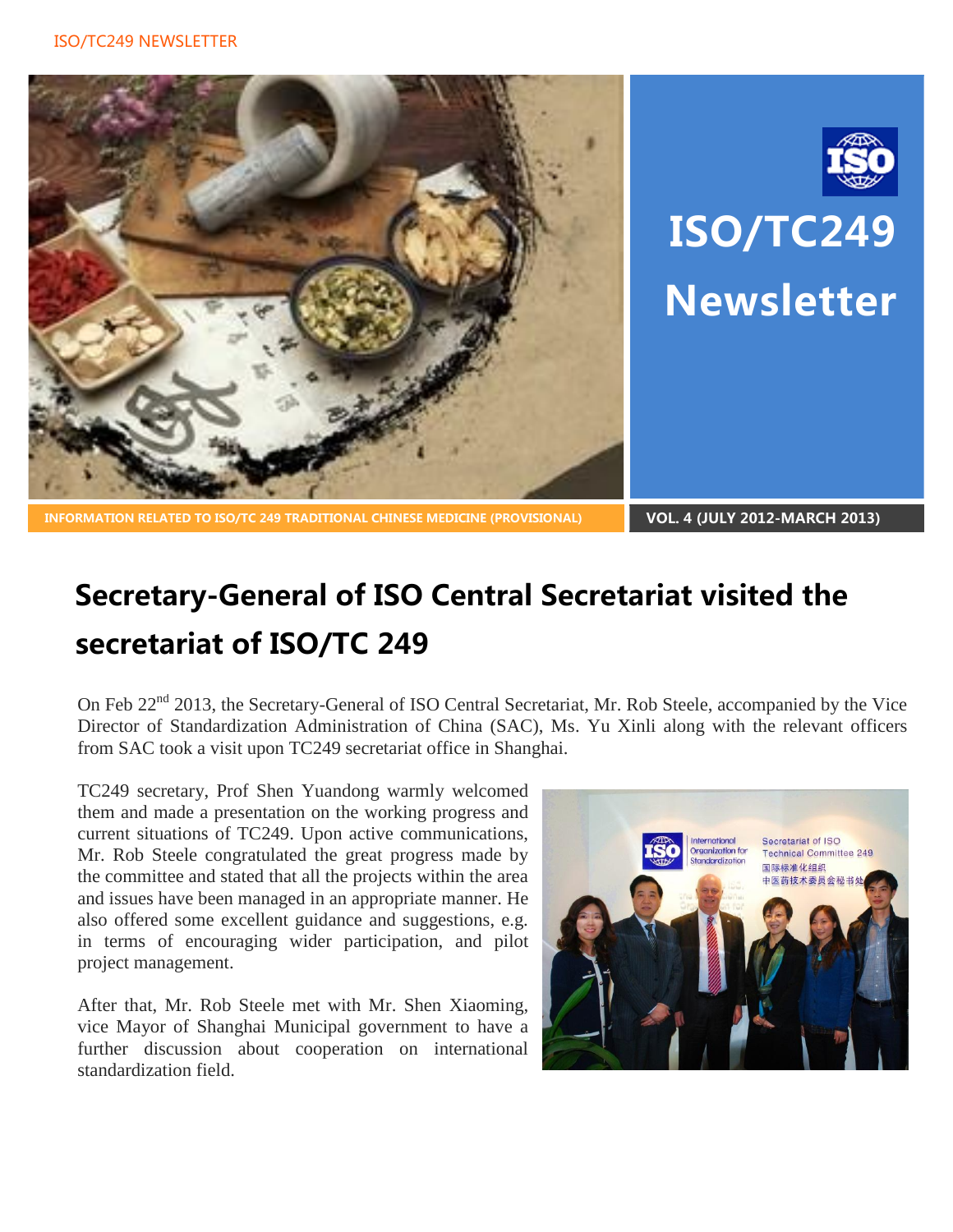## **Progress on projects**

*ISO/DIS 17217-1 Traditional Chinese medicine -- Ginseng seeds and seedlings -- Part 1: Panax ginseng CA Meyer* 

Stage: 40.00

End of DIS ballot: 2013-07-05

Reference document: N72

#### *ISO/DIS 17218 Sterile acupuncture needles for single use*

Stage: 40.20

End of DIS ballot: 2013-06-18

Reference document: N64

In accordance with the resolutions of the third plenary meeting, there are 10 new work item proposals are agreed to start NP ballot. 9 proposals are approved to be the active work items after balloting and only one proposal is disapproved in lack of enough expertise.

#### *ISO/AWI 18586 Requirements for basic safety and essential performance for Electroacupuncture Stimulator*

Stage:20.00 Reg. Date: 2013-02-01

Reference document: N74, N75

#### *ISO/AWI 18615 General requirements of electric radial pulse tonometric devices*

Stage:20.00 Reg. Date: 2013-02-22

Reference document: N79, N80

#### *ISO/AWI 18662-1 Traditional Chinese medicine -- Vocabulary -- Part 1: Chinese Materia Medica*

Stage:20.00 Reg. Date: 2013-02-26

Reference document: N82, N84

#### *ISO/AWI 18663 Electroacupuncture stimulator device for quality*

Stage:20.00 Reg. Date: 2013-03-04

Reference document: N88, N89

#### *ISO/AWI 18664 Heavy metals in natural materials of TCM*

Stage:20.00 Reg. Date: 2013-03-13

Reference document: N94, N95

#### *ISO/AWI 18665 Herbal decoction apparatus*

Stage:20.00 Reg. Date: 2013-03-04 Reference document: N90, N91

#### *ISO/AWI 18666 Moxibustion devices*

Stage:20.00 Reg. Date: 2013-03-07 Reference document: N92, N93

#### *ISO/AWI 18668-1 Coding System of Chinese Medicine -- Part 1: Coding Rules for Decoction Pieces*

Stage:20.00 Reg. Date: 2013-02-27

Reference document: N85, N86

#### *ISO/AWI 18746 Intradermal acupuncture needles*

Stage:20.00 Reg. Date: 2013-03-27

Reference document:N96, N97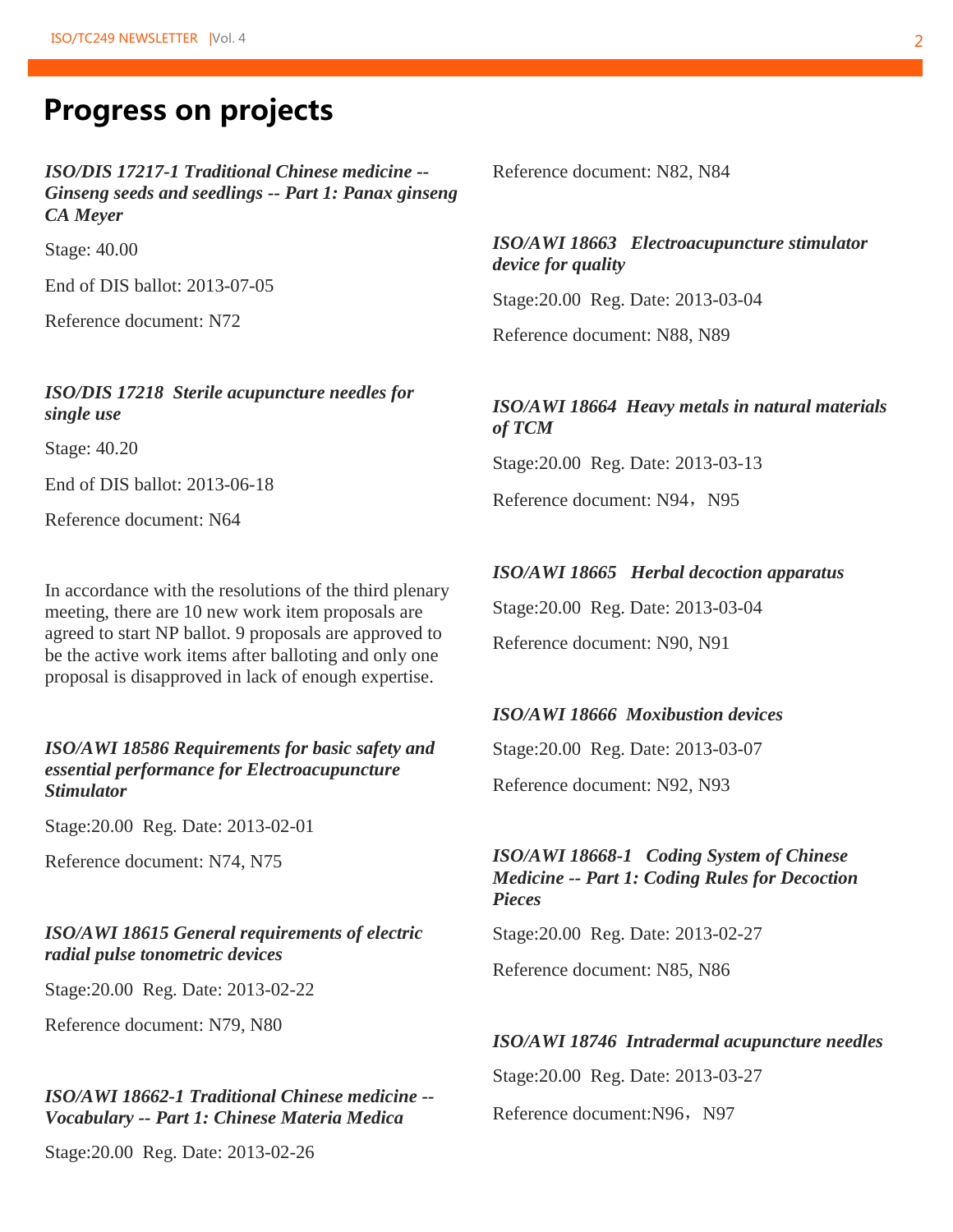## **New Work Item Proposals**

There are 16 new work item proposals have been submitted to the secretariat. These proposals have circulated to members for review will be disused on WG meetings. For those proposals which have not been allocated to certain WG will be discussed on the fourth plenary meeting held in Durban, South Africa this May.

| <b>NWIP</b>                                                         | Proposer     | <b>WG</b>      |
|---------------------------------------------------------------------|--------------|----------------|
| N57 Therapeutic equivalence of single herb products for herbal      | <b>KATS</b>  | $\mathbf{1}$   |
| decoction/preparation                                               |              |                |
| N58 Guidelines for manufacturing safe and regular herb preparations | <b>KATS</b>  | $\overline{2}$ |
| in individual clinics                                               |              |                |
| N59 Cupping apparatus                                               | <b>KATS</b>  | $\overline{4}$ |
| N60 Electroacupuncture needle                                       | <b>KATS</b>  | 3              |
| N61 Requirements for manufacturing process of Red Ginseng           | <b>KATS</b>  | 1(tentative)   |
| N62 General requirements for manufacturing process of medicinal     | <b>JISC</b>  | $\overline{2}$ |
| products used in and as TCM                                         |              |                |
| N63 Establishment and Service of TCM(Incl.Acupuncture) Clinic       | <b>WFCMS</b> |                |
| N65 Geo-herbs                                                       | <b>SAC</b>   | $\mathbf{1}$   |
| N66 Diagrams of acupuncture quality and safety standard system      | <b>SAC</b>   | 3              |
| N67 Infrared moxibustion instruments                                | <b>SAC</b>   | 4              |
| N68 Pressure sensor-based radial pulse tracing graph                | <b>SAC</b>   | 4              |
| N69 Pulse Graph Pressure Sensor                                     | <b>SAC</b>   | 4              |
| N70 General Requirements of Intelligent Auricular Point Diagnosis   | <b>SAC</b>   | 4              |
| <b>Devices</b>                                                      |              |                |
| N71 Meridians balanced treatment instrument                         | <b>SAC</b>   | $\overline{4}$ |
| N73 Safety standards for the processed lateral root of Aconitum     | <b>ANSI</b>  | 1              |
| carmichaelii                                                        |              |                |
| N76 Quality and Safety of natural materials and manufacturing       | <b>DIN</b>   | $\overline{2}$ |
| products made with natural materials used in and as traditional     |              |                |
| Chinese medicine (TCM)*                                             |              |                |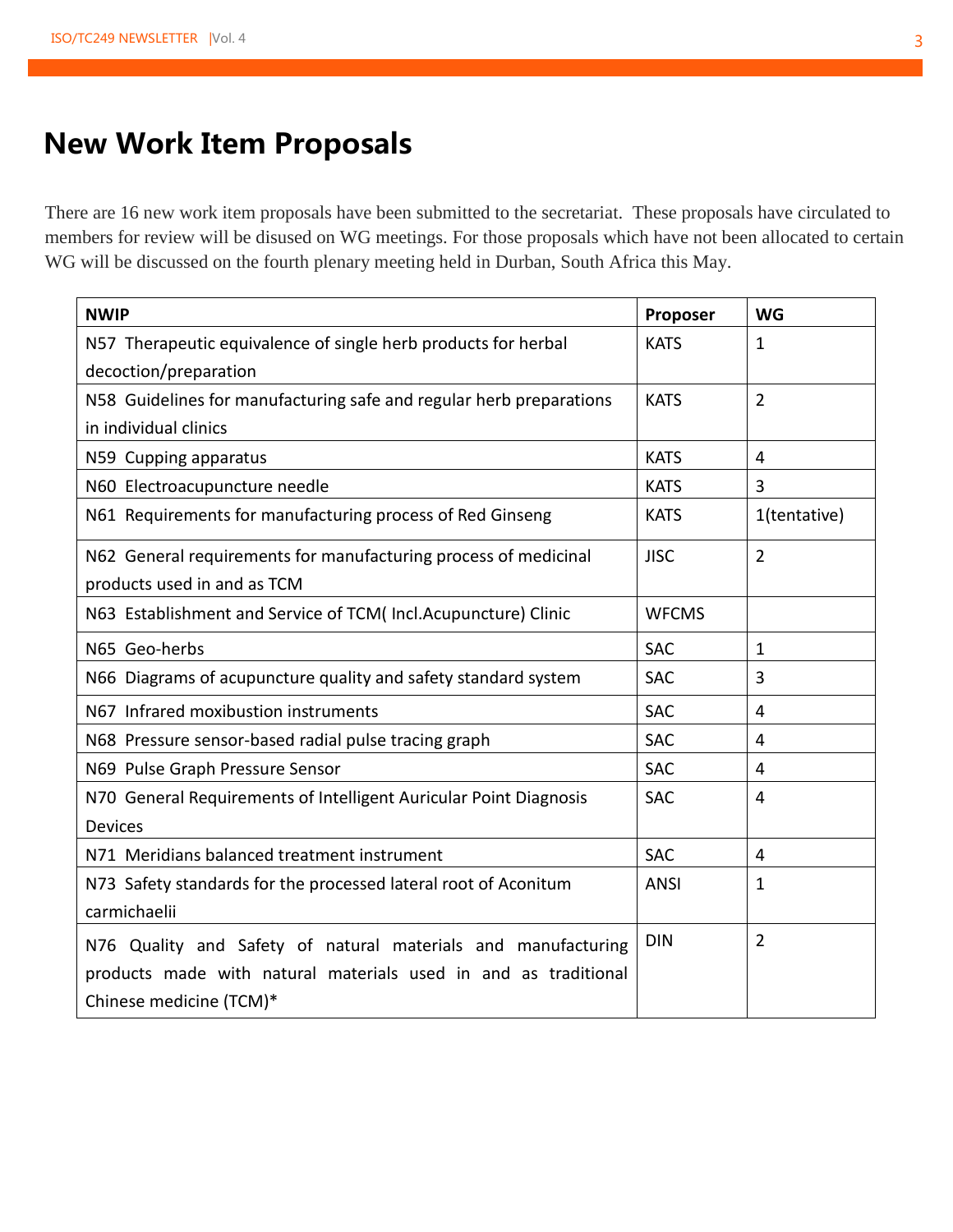## **JWG1 Informatics of TCM**

TC249/JWG1 has been formally registered with the title of "Informatics of TCM" in ISO/TC249 website and the nomination of the co-convenor from TC249, Dr Michael Hammes has been approved by the committee. Both of the secretariats of TC249 and TC215, TPM from ISO CS, co-convenors of JWG1 discussed the operating procedures for this group at several occasions. The first potential items for consideration as JWG1 projects are still under assessment by co-convenors, Dr Michael Hammes and Dr Ken Toyoda, including:

- TC249 N48 Coding System of Chinese Medicine -- Part 1: Coding Rules for Decoction Pieces
- Traditional Chinese Medicine- Categories of SNOTCM-CT
- ISO / TS 17938: Semantic network framework and coding of traditional Chinese medicine language system
- ISO / TS 17948: Traditional Chinese medicine literature metadata
- ISO/PWI Health informatics–Profiling Framework and Classification for Traditional Medicine informatics

standards development – Part 1 Traditional Chinese Medicine

## **Activities within ISO/TC 249 and ISO**

#### *Chairman Advisory Group (CAG) Meeting*

Since its establishment in May, 2011, five CAG meetings via WebEx have been held with the participation of ISO/TC249 chair, CAG members and the secretariat:

- First: August 9, 2011
- Second: December 13, 2011
- Third: April 19, 2012
- Fourth: May 21, 2012
- Five: December 12 2012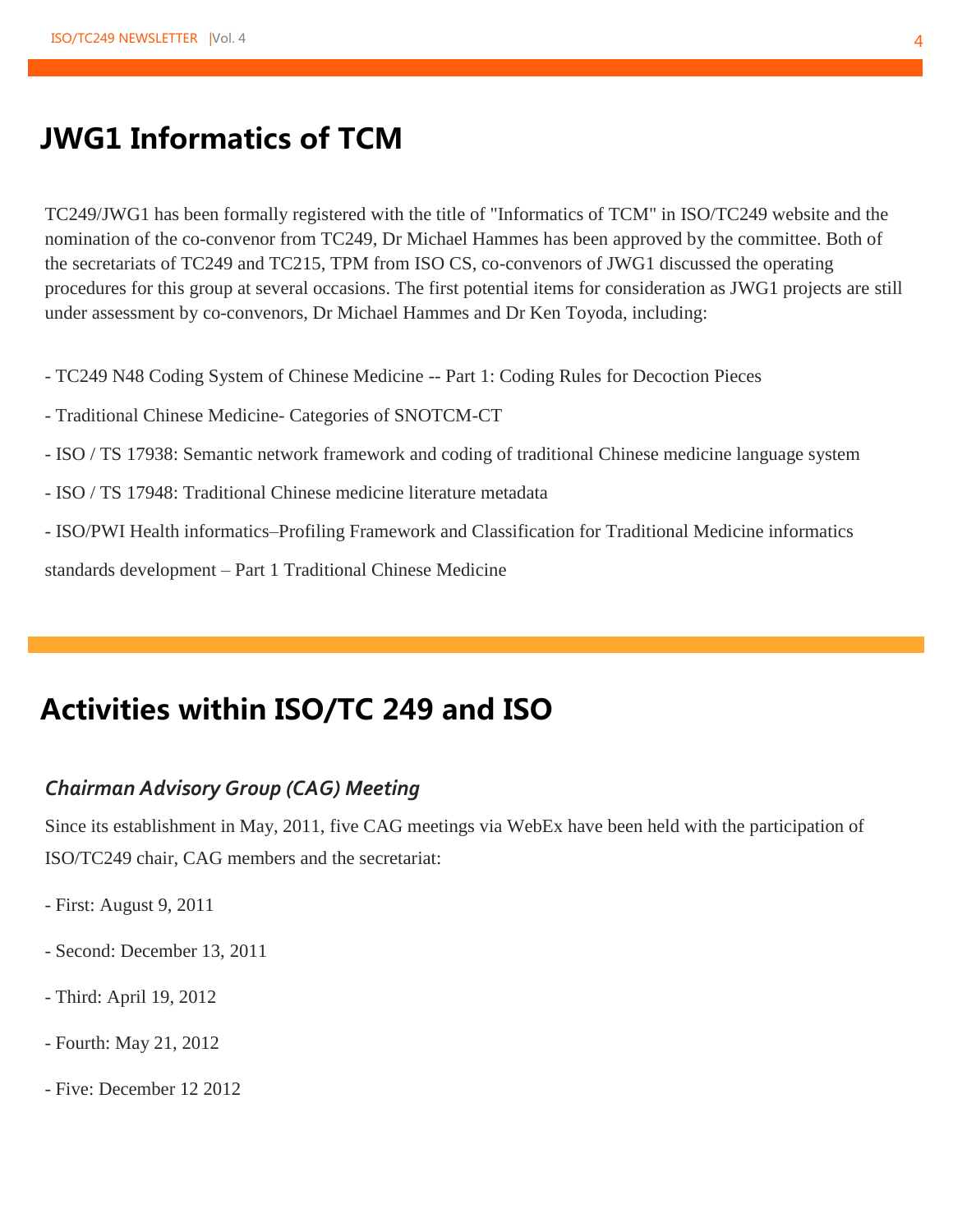#### *Round table meeting on title of ISO/TC 249*

The roundtable meeting was held on Jan 18, 2013 in Shanghai hosted by the secretariat of ISO/TC249. Twenty-one participants from three countries: China, Japan and Korea as well as the chair, Dr. David Graham and the secretary, Prof Shen Yuandong of TC249 held a discussion on the Title of the committee with the purpose of assisting the Secretariat to prepare a proposal on the Title and scope for the 4th plenary meeting.

The chair and the secretary of TC249 welcomed all the participants and noted that it's an opportunity for three major stakeholders to have an informal discussion on the Title. It was emphasized that the meeting was for exchanging and exploring ideas and had no authority under TC 249 to make any decisions. Prof Lu Aiping from China, Prof Tanaka Yasuo from Japan and Prof Kim Yong-suk from Korea gave presentations to initiate the discussions which included information on the size of the industry, overall development of



standardization on traditional medicine, particularly regarding the activities of TC249, impact of trends such as modernization and suggestions to explore when considering the title of the committee.

By incorporating comments from members of TC249 as well as the results of communication conducted among the three countries, the secretariat will take real practice of the committee into account to bring a proposal on title and scope to 4th plenary meeting for discussion.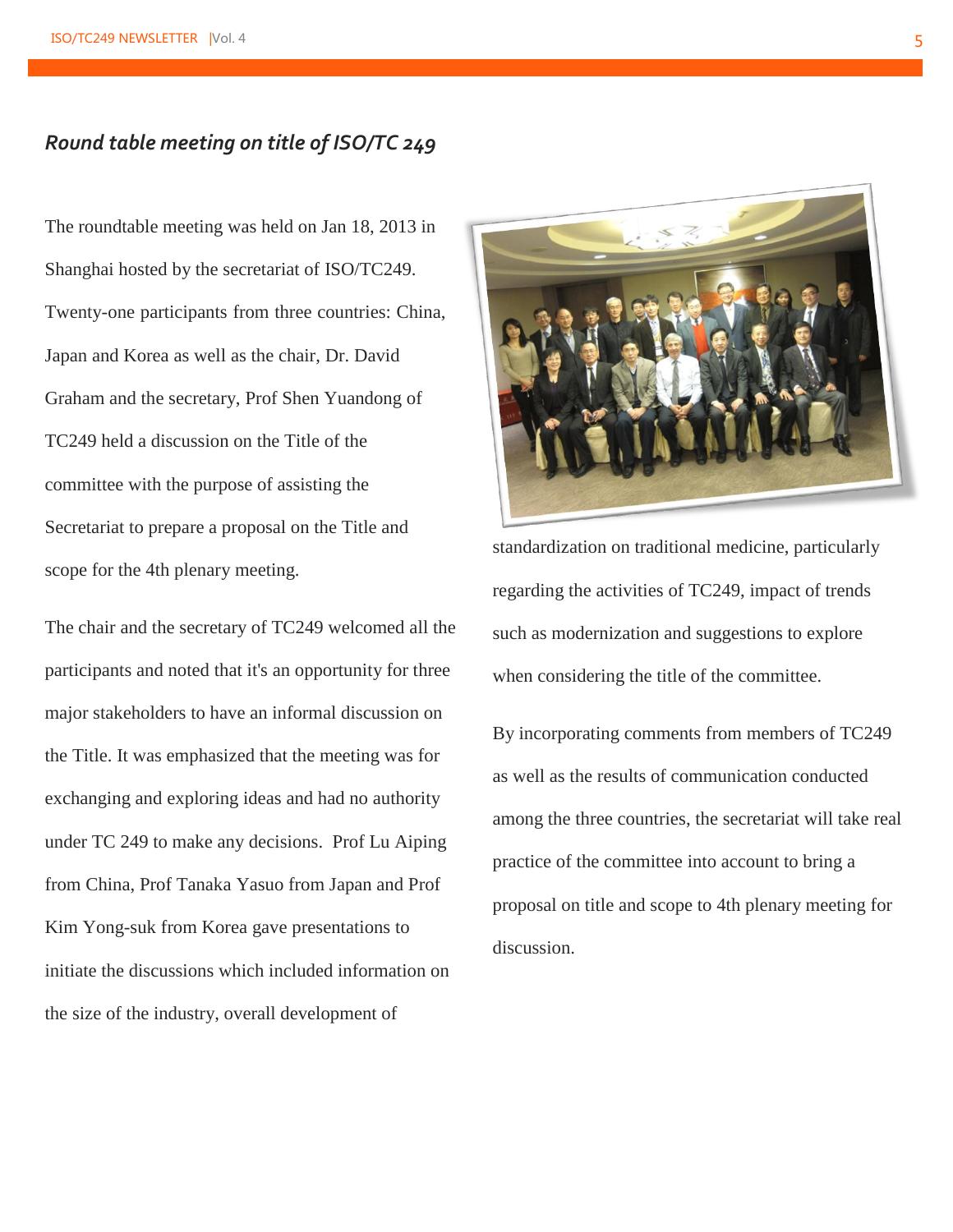## **The fourth plenary meeting of ISO/TC 249**

The fourth plenary meeting of ISO/TC 249 will be held from 20 to 23 May 2013 at the Southern Sun Elangeni Hotel, Durban, South Africa.

The South African Bureau of Standards (SABS) is host of the meeting. Participation in the ISO/TC 249 meeting is open to ISO/TC 249 members only, as appointed by ISO member bodies. The deadline for registration is April 20th 2013.

More detailed information could be reached at **https://www.sabs.co.za/tc249/Invitation.html**

#### **Draft agenda**

- May 20 morning Plenary meeting
- May 20 afternoon WG5 & JWG1 meeting
- May 21 WG1/WG3 meeting, WG5 & JWG1 meeting
- May 22 WG2/WG4 meeting
- May 23 Plenary meeting



## **Latest information on TM in the world**

### **China-Europe Forum on Cooperation and Development of Traditional Chinese Medicine (London, July 2013)**

London Forum of TCM (LFTCM) is jointed organized by the World Federation of Chinese Medicine Societies (WFCMS, www.wfcms.org) and The Association of Traditional Chinese Medicine and Acupuncture UK (ATCM, www.atcm.co.uk ).

The LFTCM is a unique international academic platform for exchanging clinical experiences, broadening academic horizons and inspiring further development in the field of traditional Chinese medicine

The topics of the LFTCM include:

- The study of TCM fundamental theory;
- Clinical reports and experiences on TCM, in particular, evidence based clinical trials;
- Scientific research of herbal medicine, acupuncture, moxibustion, tuina therapy and medical qigong: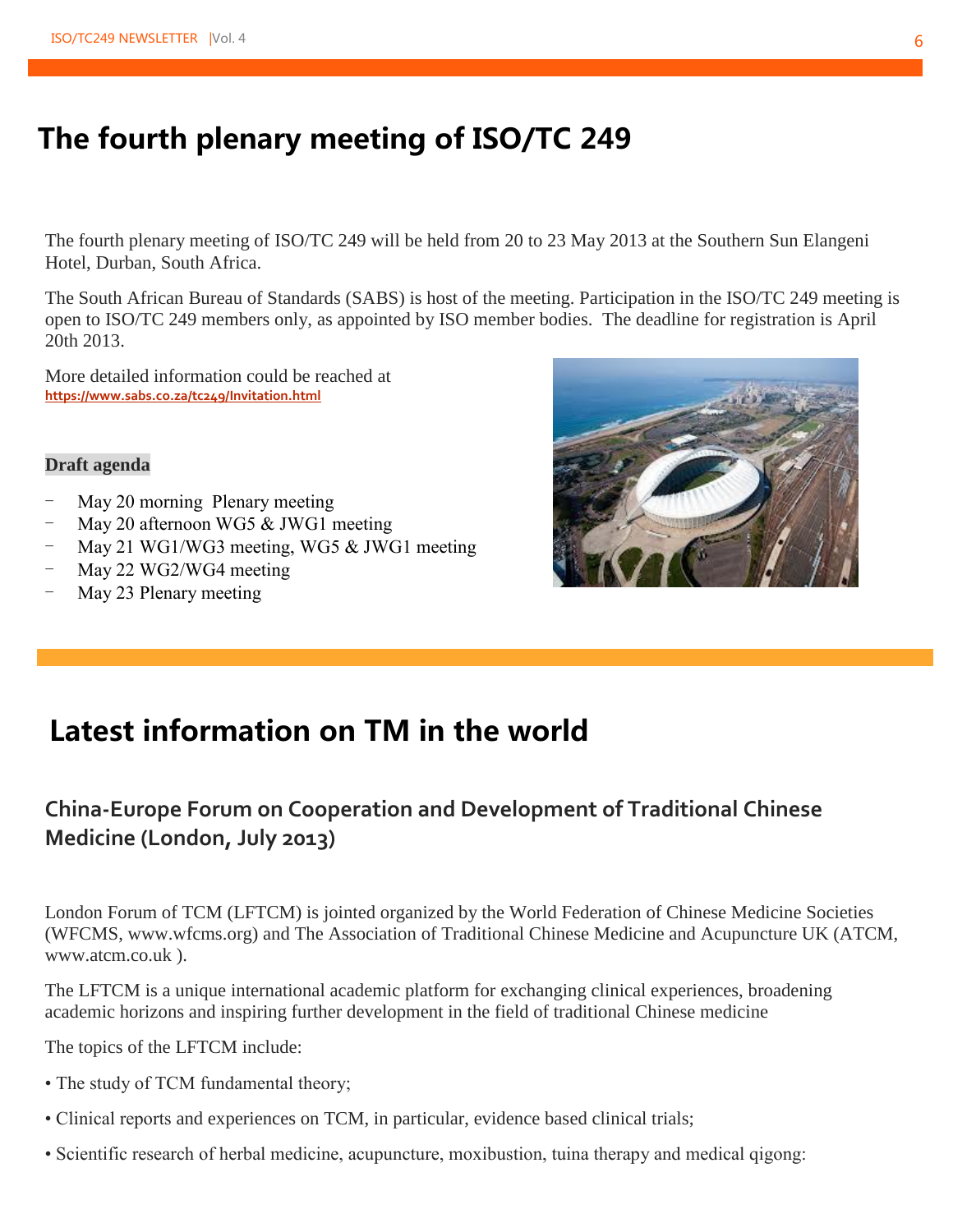- Standardisation for higher education and scientific study of TCM;
- The strategy of global development and international legislation of Chinese medicine.

Focal Areas: the study and treatment of TCM on pain-related diseases, skin diseases, chronic and geriatric diseases, and cancer management.

For more information, please contact:

Nancy Liu ; Robert Shui

Tel: (0086)010-58650243

Fax: (0086)010-58650018

E-mail: wfcms-cs@foxmail.com

#### **KIOM ENEWSLETTER**

More detailed information at http://www.kiom.re.kr/eng/index.jsp



#### **KIOM Introduction**



**Medical Research Division** The Medical Research Division, headed by Dr. Sunmi Choi, is divided into the Korean Medical Technology Research Group,



#### **Herbal Medicine Research Division**

The Herbal Medicine Research Division made up of the Basic Herbal Medicine Research Group, the KM-Based Herbal...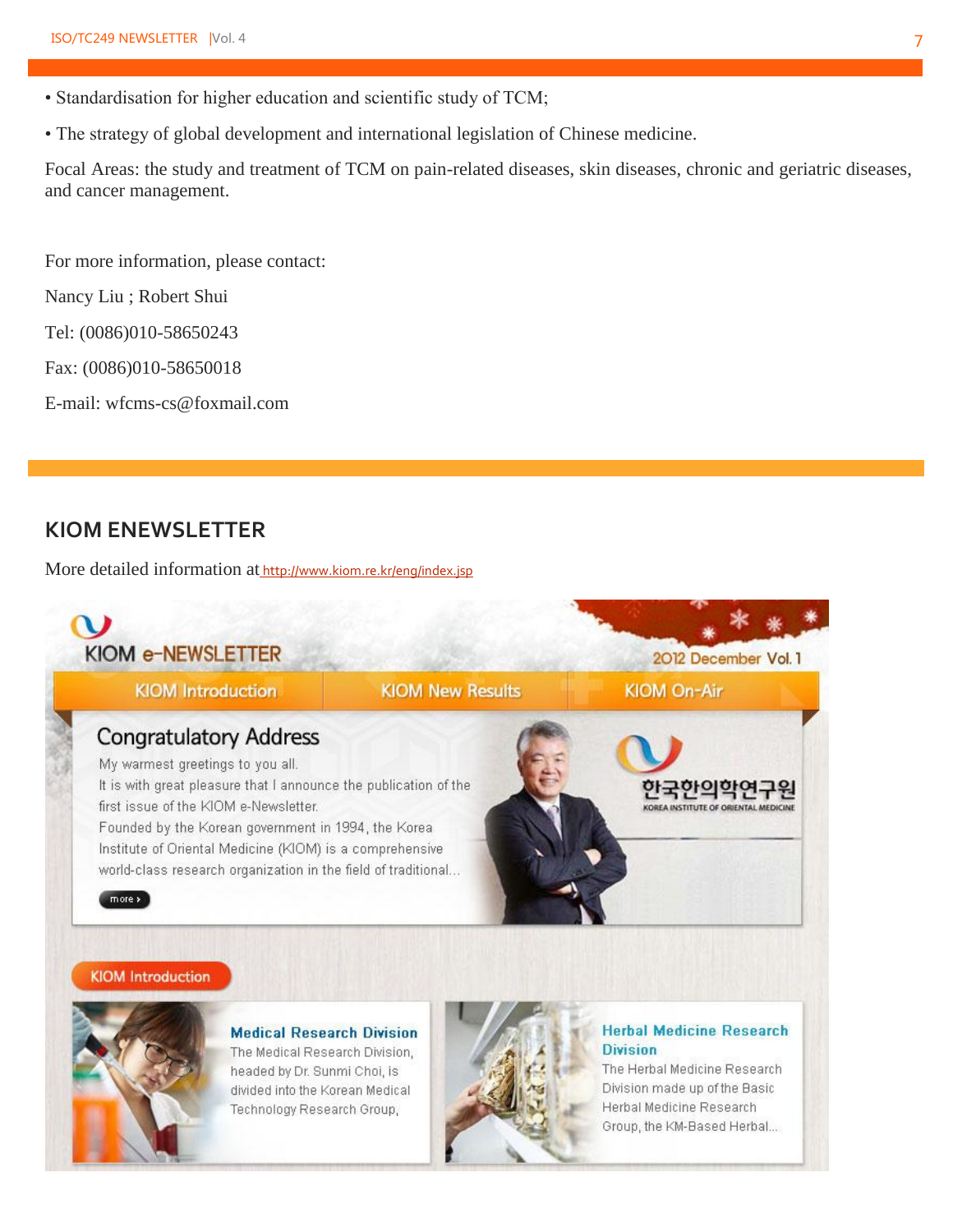### **The 4th International Conference on the Modernization of Traditional Chinese Medicine** (**September 26-27, 2013, Chengdu, China**)

Traditional Chinese Medicine (TCM), an important component of world medical science, has made an indelible contribution to human health and world civilization for thousands of years. The Chinese government has been working unremittingly to promote the heritage and development of TCM. On the basis of the 1st, 2nd and 3rd "International Conference on the Modernization of Traditional Chinese Medicine" launched successfully in 2002, 2005 and 2010 respectively, the Ministry of Science and Technology, the Ministry of Health, the State Administration of TCM , the State Food and Drug Administration and Sichuan Provincial People's Government have decided to hold "The 4th International Conference on the Modernization of Traditional Chinese Medicine" in Chengdu of Sichuan Province from September 26 to 27 of 2013.

With the theme of "Traditional Chinese Medicine Concerted Innovation & Development", the conference will hold firmly to the tradition as well as face up the cutting-edge science. The latest trends and advanced ideas of the application and development of international TCM will be discussed from multi-angles, aiming to establish a profoundly influential platform for the communication and development of TCM. The Organizing Committee warmly invites medical officials, scholars, entrepreneurs and investors from governments of all countries and regions, international organizations, research institutes, medical institutes, universities and well-known pharmaceutical enterprises to come for this grand gathering, to discuss the great course of the development of TCM and jointly accelerate the process of modernization and internationalization of TCM, which will be great benefit to human health.

Theme: Traditional Chinese Medicine Concerted Innovation and Industrial Development

#### (i) Plenary Lecture

Lectures and speeches are to be delivered by wellknown officials, scholars and entrepreneurs of Traditional Chinese Medicine and traditional medicine.

(ii) Topics for Panel Meetings

Panel 1: Government Forum on TCM Concerted Innovation and Industrial Development

Panel 2 Heritage and Development of Basic Theories of TCM

Panel 3 Evaluation on Clinical Efficacy of TCM and its Moral Principles

Panel 4 Research and Internationalization of Acupuncture and Moxibustion

Panel 5: Systematic Research and Development of Chinese Herbal Medicine Resources

Panel 6: Innovation and Industrialization of Chinese Herbal Medicine

Panel 7: Research on Disease Prevention by TCM and TCM Health preservation Industries

Panel 8: Development and Industrialization of Chinese Ethnic Medicines

#### **Agenda**

September 25 Registration

September 26 Morning Opening Ceremony

Plenary lectures

September 26 Afternoon Panel Meetings

September 27 Panel Meetings

More information at http://www.icetcm.org/info/E64YHKOK8J.jsp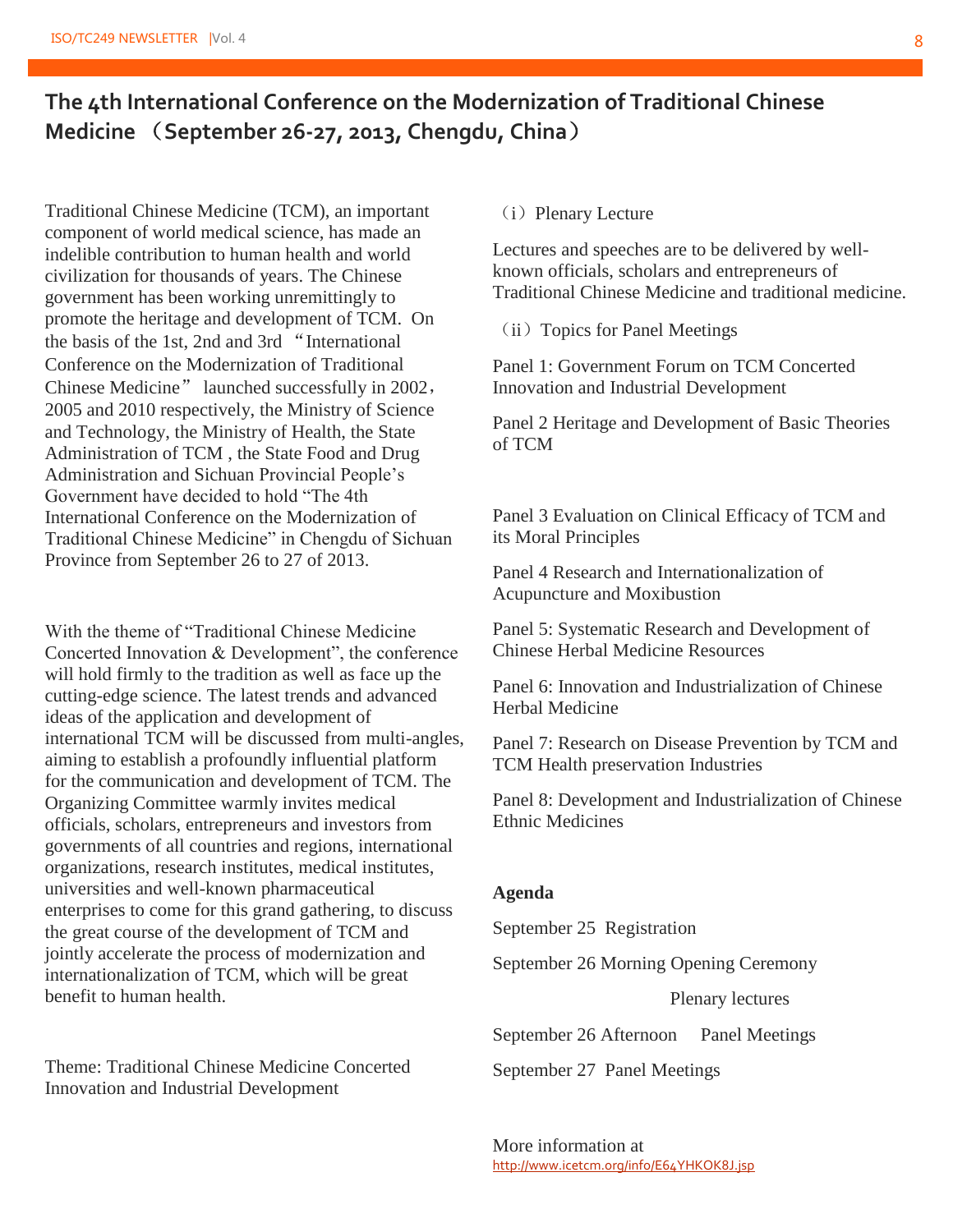#### **WFAS Sydney 2013**

**WEAS SYDNEY 2013** 8<sup>th</sup> World Conference on Acupuncture 2-4 November 2013 | Sydney, Australia



*From the Classical to the Modern*

*Advancing global health and wellness through acupuncture & traditional medicine*

#### **WFAS WORLD CONFERENCES**

WFAS General Assemblies and World Conferences on Acupuncture-Moxibustion are convened every four years, with International Symposia held in intervening years. The purpose of these most prestigious events is to promote academic exchange, develop the science of acupuncture-moxibustion, and assist in and strengthen the understanding and co-operation between international acupuncture-moxibustion societies.

#### **Conference Theme**

*WFAS Sydney 2013*

*From the Classical to the Modern*

#### *Advancing global health and wellness through acupuncture & traditional medicine*

Expect a clinically-relevant academic program presented by some of the world's most highly regarded clinicians and researchers, plus an entertaining Gala Dinner and other functions in beautiful, central Sydney – close to the harbour and iconic Sydney sites. This unique professional development and networking opportunity is not to be missed.

WFAS celebrates its 25th year in 2013, culminating in the 8th World Conference on Acupuncture in Sydney in November.

WFAS Sydney 2013 is sponsored by the World Federation of Acupuncture and Moxibustion Societies and the China Academy of Chinese Medical Sciences (CACMS). International supporting organisations are: the China Association of Acupuncture-Moxibustion, the China Association of Traditional Chinese Medicine, the China Health Care Association, the New Zealand Register of Acupuncturists, and the Rothenburg TCM Kongress/AGTCM.

#### **CONFERENCE DATES**

- 2 4 November 2013: WFAS Conference
- 3 November 2013: Gala Dinner
- 1 November 2013: WFAS 8th General Assembly
- 31 October 2013: Meeting of the WFAS 7th Executive Committee
- 4 November 2013: Post-conference Workshop A (evening)